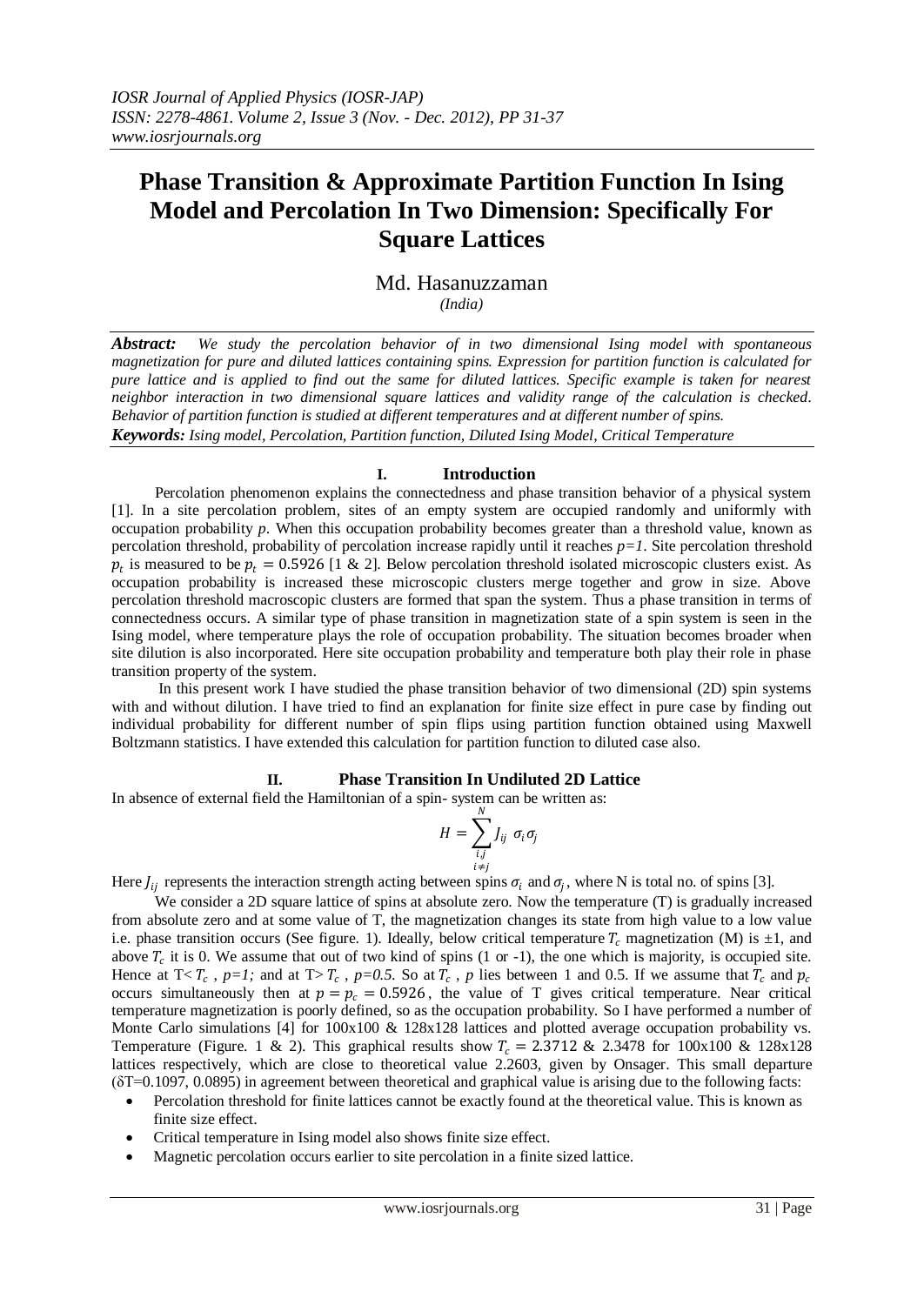The third point in the above facts may be a good reason for this discrepancy. We cannot eliminate problems due to finite size effect completely, because in computer simulation we work with finite lattices. So better idea is to calibrate lattice size vs. critical temperature. I have done simulations with various lattice sizes (See figure. 3). Here we see that critical temperature curve corresponding to site percolation (Figure3: red curve) falls at a greater rate than the magnetic percolation curve (Figure3: green curve). Here I have assumed magnetic percolation to occur at M=0.6 i.e. p=.8. Although it could have been taken at any value between p=0.5926 to p=1, provided corresponding magnetization lies in the critical temperature line. Green curve in figure.3 gives a better approximation of critical temperature from theoretical view point, at T= 2.2618 for 128x128 lattice. Since M-T curve for finite lattices is a distorted step like function, Binder gave an intellectual way to find critical temperature by calculating standard deviation in fourth power of magnetization vs. temperature at different lattice sizes and their intersection is the critical temperature [5].

### **2.1 Partition function in 2D Ising model:**

From the theory of Maxwell- Boltzmann statistics (MBS), we know that general form of partition function (PF) can be written as,

 $z = \sum_{all \; states \; i} g(i) \exp[-E(i)/k] \; \text{or} \; - \cdots \; (2.1.1)$ 

Calculation of PF in Ising model (IM) is very tedious job because in this case one has to deal with  $2^N$  possible states. Also, at a very large number of spins, degeneracy of every energy state increases very rapidly with total number of spins. Let us take an example of 2x2 lattices. Considering periodic boundary condition and nearest neighbor interaction (NNI) of ferromagnetic (FM) type, individual states with multiplicity are shown in Table 1. Hence the explicit expression of PF becomes,

 $Z(2x2)=2 \exp(16/kT) + 2 \exp(-16/kT) + 12 \exp(0)$ 

Therefore,

 $Z(2x2)=2 \exp(16/kT) + 2 \exp(-16/kT) + 12$  ----(2.1.2)

Here we see 3 terms in the expression of PF containing all  $16 (2+2+12=2^4)$  states. Equation 2.1.2 can be simplified as,

 $Z(2x2)=4 \cosh(16/kT) + 12$ 

 Explicit expressions for PF even for 3x3 lattices becomes time consuming because it involves consideration of  $2^9$  states so I have not included these results [6].

 In the following subsection I have calculated PF for square lattice using some assumption and checked its applicability range.

### **2.1.1 PF in IM:**

I assume that the energy of a system containing N spins where i spins are flipped is  $E(i)$  and it is non degenerate i.e. energy of the configuration is dependent on the number of up spins and downspins only.

 Hence PF can be computed in the following way by allocating spins on lattice. Consider at any stage the no. of up spins is 'i' and rest is down spins. Now the no. of ways in which 'i' spins can be allocated in a lattice containing N spins, can be written as follows:

$$
G(i) = \frac{N!}{i!(N-i)!} \quad ---(2.1.1.1)
$$

Hence the PF is,

$$
Z = \sum_{i=0}^{N} G(i) e^{-\frac{E(i)}{kT}} \qquad \qquad \ldots \qquad (2.1.1.2)
$$

Where  $k=$  Boltzmann constant,  $E(i)=$  Energy of the system of N spins with 'i' spins flipped i.e. i spins of one kind and rest of other kind.

### **2.1.2 PF for Square lattice with NNI:**

 Partition function for square lattice can be found using equation -2.2.1, by replacing E(i) with energy of the system with i spins flipped considering ferromagnetic n-n interaction. Incorporating periodic boundary condition the ground state energy at  $T=0$ , is  $E(0) = -4NJ$ .

Energy of the system with i spins flipped is  $E(i) = -4NJ+8Ji$ , here I have assumed that the system evolves in such a manner that isolated spins are flipped and no cluster forms.

Substituting this in equation -2.1.1.2 we get,

$$
Z = \sum_{i=0}^{N} G(i) e^{-\frac{(-4NJ + 8Ji)}{kT}} \qquad ---(2.2.2)
$$
  
=  $e^{\frac{4NJ}{kT}} \sum_{i=0}^{N} G(i) e^{-\frac{8Ji}{kT}}$ 

Now the probability of the situation where 'l' spins are found in flipped condition is,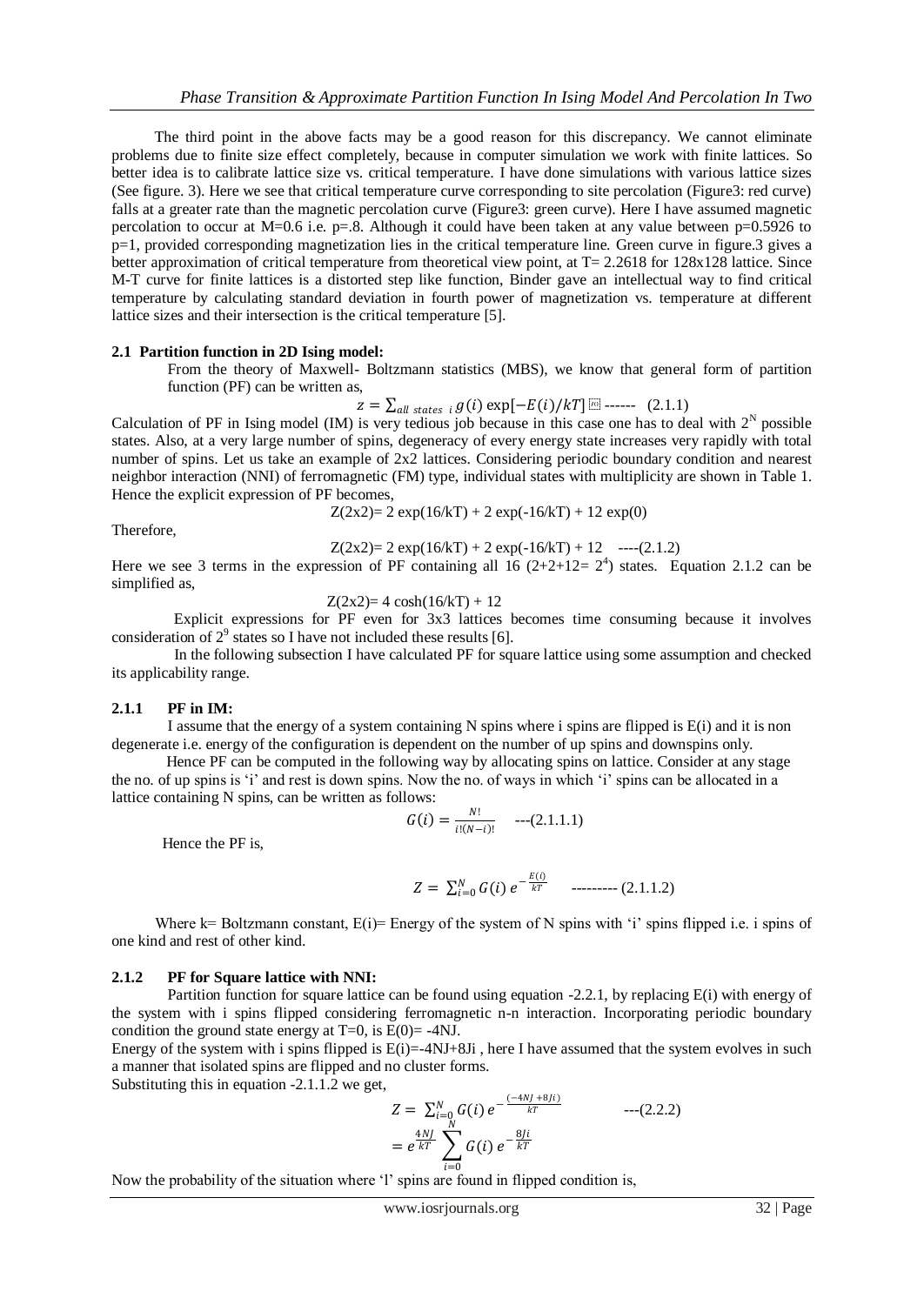$p_l = \frac{1}{z}$  $\frac{1}{Z}e^{\frac{4NJ}{kT}}G(l)e^{-\frac{8Il}{kT}}$  ---(2.2.3)

We see that  $p_l$  is a function of N & T both. Condition for extremum for  $p_l$  can be written as follows,

$$
\frac{dp_l}{dx} = 0 \qquad \qquad ---(2.2.4)
$$

Where x is either N or T.

Writing  $p_i$  in explicit form and simplifying we get,

$$
p_l = \frac{1}{\sum_{i=0}^{N} \frac{(N-l)!l!}{(N-i)!l!} e^{\frac{8j(l-i)}{kT}}} \qquad \qquad \text{---}(2.2.5)
$$

Total probability  $p = \sum_{l=0}^{N} p_l = 1$ Putting equation  $-2.2.5$  on 2.2.4 and simplifying for  $x=T$ , we obtain,  $\sum_{i=0}^{N} \frac{(l-i)}{(N-i)!}$  $\frac{N}{(k-1)(N-i)(1+i)} e^{\frac{8j(1-i)}{kT}} = 0$  --- (2.2.6)

 $(N - i)! i!$ 

Equation -2.2.6 is very tedious to solve for T. Instead of solving this equation I have plotted  $p_l$  for several l and N vs. T (See figure. 4). This way we can discuss certain properties of  $p_1$  as a function of T & l & N.  $p_i$  contains terms that are factorials of N, large exponential terms which limit our computer simulation up to N=16 only. For numerical simplification I put (8J/kT) as (1/T). From figures 4 & 5 we see that greater the total no. of spins  $p_i$  decreases for any l, more rapidly with increasing temperature. This explains finite size effect. As N increases the system get more and more scheme of spin flips keeping total probability equal to 1 and therefore individual probability of every possible no. of spin flips decreases, so during phase transition magnetization changes its state more discretely and phase transition becomes steeper. Figure 6, shows  $p_l$  vs 1 for N=4, and l=0(black curve), l=1(red curve), l=2(green),l=3(blue), l=4(purple).

The probability of all spin in same state is unity at  $T=0$  and falls very quickly as T departs from absolute zero. Single spin flipping probability has a prominent maxima at T=0.9. Double, triple and four spin flip has no definite maxima. At T close to zero  $p_l$  incerases as l decreases; on the other hand at large T,  $p_l$  increases as l increases. Any line parallel to  $p_l$  axis, intersect  $p_l$  vs 1 curves. Summation of the value of  $p_l$  at those intersections gives total probability and is equal to 1.

Using equation 2.2.6, I shall find out the maxima of  $p_l$  for N=4 at l=1. After few steps of simplification we get,

or,  
\n
$$
e^{4/T} - 6e^{2/T} - 8e^{1/T} - 3 = 0
$$
\n
$$
\left(e^{\frac{1}{T}} + 1\right)^3 \left(e^{\frac{1}{T}} - 3\right) = 0
$$

Hence,  $e^{1/T} = -1,3$ ; Relevant choice is  $e^{1/T} = 3$ ; from this we get the temperature at which single flip probability is extremum, as  $T=1/\ln 3 = 0.91$ . This is a maximum as we can see the red curve in figure 6.

# **2.1.2.1 Calculation of thermodynamic quantities using PF in 2D IM with NNI of FM type:**

Using equation 2.1.1.1 we can write the expression for thermodynamic probability as follows

$$
W = \sum_{i=0}^{N} \frac{N!}{i!(N-i)!} \quad --- (2.1.2.1.1)
$$

Hence, expression for entropy(S) becomes,  $S = 1.3$  k  $W$ 

Therefore, 
$$
S = k \ln N! + k \ln(\sum_{i=0}^{N} \frac{1}{i!(N-i)!})
$$
 --- (2.1.2.1.2)

Now from equation 2.2.2 we get,

So,  
\n
$$
k \ln Z = k \ln N! + k \ln(\sum_{i=0}^{N} \frac{e^{-\frac{(-4NJ + 8Ji)}{kT}}}{i!(N-i)!})
$$
\n
$$
k \ln Z = k \ln N! + \frac{4NJ}{T} + k \ln(\sum_{i=0}^{N} \frac{e^{-\frac{8Ji}{kT}}}{i!(N-i)!}) \qquad ---(2.1.2.1.3)
$$

Using equations 2.1.2.1.2 & 2.1.2.1.3 we get,

$$
S = k \ln Z - \frac{4NJ}{T} + k \ln(\sum_{i=0}^{N} \frac{1}{i!(N-i)!}) - k \ln(\sum_{i=0}^{N} \frac{e^{-\frac{\omega_i}{kT}}}{i!(N-i)!})
$$
---(2.1.2.1.4)

 $\mathbf{0}$   $\mathbf{I}$ 

This is the general expression for entropy.

Equation 2.1.2.1.4 is difficult to handle. Let us see the form of S in low T and high T limit. In low T limit, fourth term in R.H.S. of equation 2.1.2.1.4 can be expanded as,

$$
k \ln(\sum_{i=0}^{N} \frac{e^{-\frac{B}{kT}}}{i!(N-i)!}) = \frac{k}{N!} + k \ln(\sum_{i=1}^{N} \frac{e^{-\frac{B}{kT}}}{i!(N-i)!})
$$

Now 2<sup>nd</sup> term in R.H.S. of above equation decays as  $e^{-\frac{8Ji}{kT}}$  with i, so at T $\rightarrow$  0, we can neglect them. After some simplification, in low T limit entropy can be written as,

$$
S = k \ln Z - \frac{4NJ}{T} + k \ln(\sum_{i=1}^{N} \frac{1}{i!(N-i)!})
$$
 --- (2.1.2.1.5)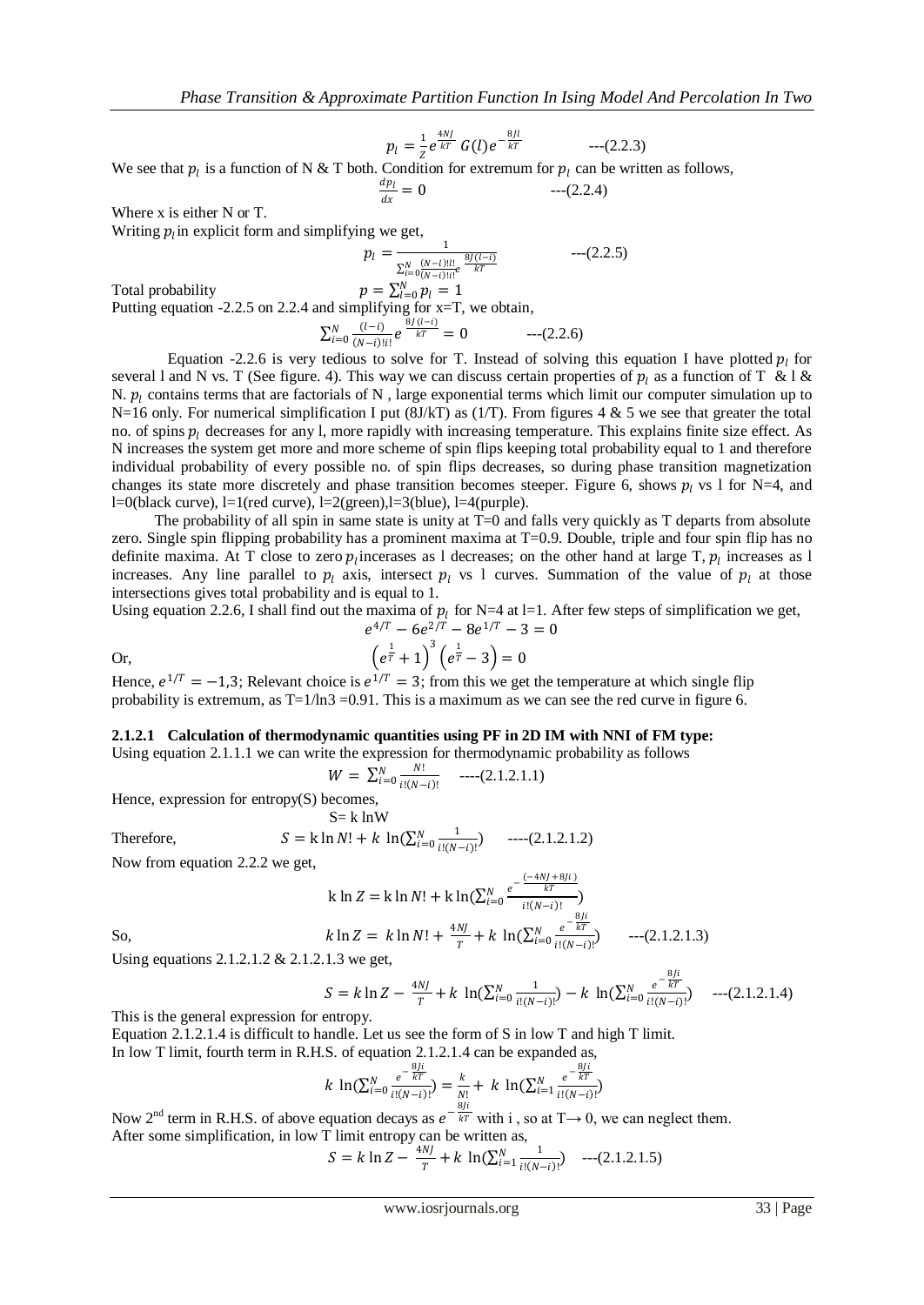Now, in high T limit  $e^{-\frac{8ji}{kT}} \to e^{-0} = 1$ ; so we get from equation 2.1.2.1.4,  $S = k \ln Z - \frac{4NJ}{T}$  $\boldsymbol{T}$  $--(2.1.2.1.6)$ 

Internal energy (U) can be found out in the following way,

$$
U = \frac{1}{Z} \sum_{i=0}^{N} G(i) E(i) e^{-\frac{E(i)}{kT}}
$$
  
\n
$$
= \frac{1}{Z} \sum_{i=0}^{N} \frac{N!}{i!(N-i)!} (-4NJ + 8Ji) e^{-\frac{(-4NJ + 8Ji)}{kT}}
$$
  
\nHence,  
\n
$$
U = -4NJ + 8J \frac{\sum_{i=1}^{N} \frac{N!}{(i-1)!(N-i)!} e^{-\frac{8Ji}{kT}}}{1 + \sum_{i=1}^{N} \frac{N!}{i!(N-i)!} e^{-\frac{8Ji}{kT}}} \qquad ---(2.1.2.1.7)
$$

Hence,

On a similar way expression for absolute magnetic moment (M) can be found as,

$$
M = N - 2 \frac{\sum_{i=1}^{N} \frac{N!}{(i-1)!(N-i)!} e^{-\frac{8ji}{kT}}}{1 + \sum_{i=1}^{N} \frac{N!}{i!(N-i)!} e^{-\frac{8ji}{kT}}} \qquad \qquad ---(2.1.2.1.8)
$$

Using equations 2.1.2.1.4 & 2.1.2.1.7 expression for Helmholtz free energy (F) can be found as,

$$
F = U - \dot{T}S
$$

From equations 2.1.2.1.7 & 2.1.2.1.8 we get,

 $U/M = -4J$  ---(2.1.2.1.9)

### **2.1.2.1.1Applicability range of PF calculated in 2.1.2.:**

 Present calculation of PF includes specific configurations only. So I need to check for the accuracy of this calculation and its applicability range. From the size of equations in previous subsection we see that the best way to check validity of our theory is to check the validity of equation 2.1.2.1.9 as a first attempt. In figure 10, I have plotted U/M vs T for square lattices considering J=k=1, at N=25x25, 100x100 and 200x200.

Here we see that equation 2.1.2.1.9 is well obeyed in the range  $0 \le T \le 2.26$ , by all three curves. Above  $T=T_0 = 2.26$  all three curves depart from obeying equation 2.1.2.1.9. We see that above  $T_0$ , U/M falls at greater rate as N is increased. This is because finite size effect is reduced as N increases. Comparing the theoretical value of critical temperature we may conclude that  $T_0 = T_c = 2.2603$ . So a better way to find critical temperature is found. We see our theory works in the FM phase and works until critical temperature is reached. So critical temperature is the highest temperature at which our theory remains valid.

Now I explain why our theory fails above  $T_c$  as  $T_c$  is reached no isolated minority spins exist. Minority spins starts forming clusters and majority clusters break apart. Due to this energy of the configuration does not follow the equation,  $E(i) = -4NJ+8Ji$ . Actual energy  $\lt E(i)$ . Because at this stage only the boundary spins of cluster play the role in increasing energy. So U/M becomes less than -4J. During phase transition as we move up from T<sub>c</sub>, initially average cluster size of minority spins increase and the same for majority spins decrease until identification of majority and minority is possible. Thereafter cluster size of both spins reduce with increase in temperature and in  $T \rightarrow \infty$  limit a configuration with isolated spins in anti FM alignment and total magnetic moment equal to zero is obtained. We can see the recovering nature of U/M in green curve for  $N=200x200$  as T departs far from  $T_c$ , in figure 10. So the range of validity of our theory lies in the range of temperature T< T<sub>c</sub> & T $\rightarrow \infty$ .

### **III. Percolation And Phase Transition In Diluted Lattice**

 When a lattice is occupied with uniform random probability, greater than percolation threshold then at least one spanning cluster exists and rest of the clusters are small in size, isolated. This spanning cluster produces significant contribution to magnetization and other properties of the whole lattice. Magnetization can be low or high depending on the number of spanning cluster and their additive contribution. At high value of occupancy when only one percolation cluster exists contribution to magnetization is solely given by this cluster. Let us represent this mathematically,

Assume,

Magnetization of lattice= $M_L$ 

Magnetization of j'th spanning cluster =  $M_s(j)$ 

Magnetization of k'th isolated nonspanning cluster =  $M_i(k)$ .

Hence, average magnetization of lattice,

 $\langle M_L \rangle = \langle \sum_j M_s(j) + \sum_k M_i \rangle$  $--(3.1)$ 

For large lattices, each isolated nonspanning cluster can be either positive or negative magnetization state with equal probability. So on averaging their contribution becomes negligible. Hence we get from equation 3.1,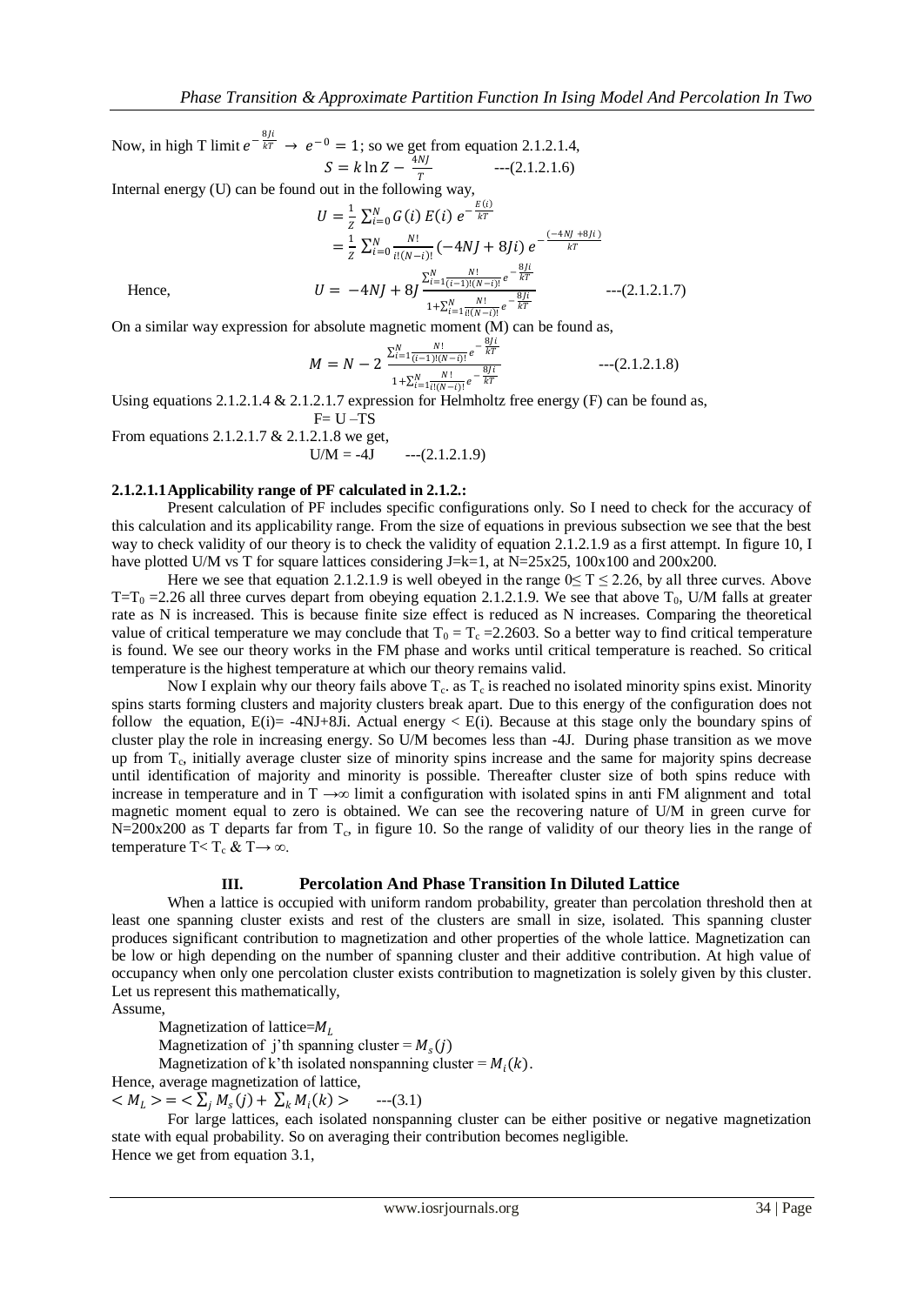$$
=<\sum_j M_s(j)>
$$

We cannot apply similar argument as we applied in nonspanning cluster to neglect their contribution. Because however large, the lattice is, the no. of spanning cluster is not very large in number. Some of those clusters may cancel each other but some of them add together. So net magnetization reduces but in most cases remains nonzero. For square lattice considering n-n interaction if the probability of occupancy is greater than (1-  $1/\sqrt{N}$ ), then it is for sure that more than one cluster cannot exist because at this stage one row is not unoccupied, creating separated cluster. So there is no opportunity to get low value of magnetization below critical temperature. There is one more way to get macroscopic magnetization always, by biasing occupied sites for one of the spins either up or down. The amount of biasing depends on the occupation probability. Assuming occupation probability for say, up spins in the occupied islands to be  $p_u$  and probability of occupation for occupied sites as  $p_s$ , I have plotted  $p_u$  vs  $p_s$  in 100x100 lattice for which ferromagnetic phase does not show any low value in magnetization (See figure 8). Using straight line approximation, relation between  $p_u \& p_s$  can be written in form of the following equation,

$$
10p_s + 6p_u = 13 \qquad ---(3.2)
$$

Equation 3.2 gives asymptotic relation between  $p_u \& p_s$ .

 Figure 9 also shows linear type dependence between the temperature (T) at which magnetization becomes equivalent to that of properly biased with  $p_u$ , vs  $p_u$  at different  $p_s$  for 100x100 lattice. This figure clearly shows that as  $p_s$  increases both T &  $p_u$  decreases. So in the figure we see that curves approaches to the origin at  $p_u = 0.5, T = 0$ , as  $p_s$  increases towards unity from percolation threshold.

### **3.1 Approximate partition function in diluted lattice with FM type interaction:**

 Partition function for diluted lattice can be found in a similar way like undiluted case. With a similar argument as given in subsection 2.1.2.1.1 it can be said that our calculation of PF remains valid in FM phase in percolated phase only. Now, assume that at a certain configuration probability of occupation is p. If total no. of sites is N, then no. of occupied sites is approximately Np and the no. of unoccupied sites is (N-Np). The number of ways in which Np occupied sites can be accommodated in N sites is,

$$
G(Np) = \frac{N!}{Np!(N-Np)!} \qquad \qquad \text{---}(3.3)
$$
\nAmong the 'Nn' occupied sites, the no. of ways of occurring 1 flipped spins.

Among the 'Np' occupied sites, the no. of ways of occupying l flipped spins is,

$$
G(l) = \frac{Np!}{l!(Np-l)!}
$$
  
Now the no. of ways of distribution of 1 flinned spins in N last

Now the no. of ways of distribution of 1 flipped spins in N lattice points with probability of occupancy p is,

$$
G(l, p) = G(Np)G(l) = \frac{N!}{Np!(N-Np)!} * \frac{Np!}{l!(Np-l)!}
$$

$$
G(l, p) = \frac{N!}{l!(N-Np)!(Np-l)!} \qquad \qquad \text{---}(3.5)
$$

If energy of the system for this configuration is  $E(p,l)$ , then we get the expression for partition function for occupation probability p, as follows,

 $---(3.4)$ 

$$
Z(p) = \sum_{l=0}^{Np} G(l,p) e^{-\frac{E(p,l)}{kT}} \qquad \qquad \text{---}(3.6)
$$

#### **3.1.1 Approximate partition function for square lattice with n-n interaction in diluted case:**

 We consider a square lattice occupied with magnetic lattice points with occupation probability p. Considering ferromagnetic n-n interaction ground state energy of the system can approximately be written as, E(0)=-4NJp. Similarly a state where l spin is flipped can be written as, bearing energy E(1)=-4pJ(N-2l). Hence partition function becomes,

$$
Z(p) = \sum_{l=0}^{Np} G(l, p) e^{\frac{4pl (N-2l)}{kT}} \qquad \qquad \text{---}(3.7)
$$
  
Writing equation 3.7, in explicit form we get,  

$$
Z(p) = \sum_{l=0}^{Np} \frac{N!}{l!(N-Np)!(Np-l)!} e^{\frac{4pl (N-2l)}{kT}}
$$

$$
= \frac{N!}{Np!(N-Np)!} \sum_{l=0}^{Np} \frac{Np!}{l!(Np-l)!} e^{\frac{4p/N-2pl}{kT}}
$$

$$
Z(p) = \frac{N!}{Np!(N-Np)!} Z(Np) \qquad \qquad \text{---}(3.8)
$$

Where,  $z(Np) = \sum_{l=0}^{Np} \frac{Np!}{l!(N!)}$  $l!(Np-l)!$  $Np$  $\frac{Np}{l!} \frac{Np!}{l!(Np-l)!} e^{\frac{4p/N-2p/l}{kT}}$ 

Taking logarithm of equation 3.8 we obtain,

 $\ln Z(p) = \ln z(p) + \ln N! - \ln Np! - \ln(N - Np)!$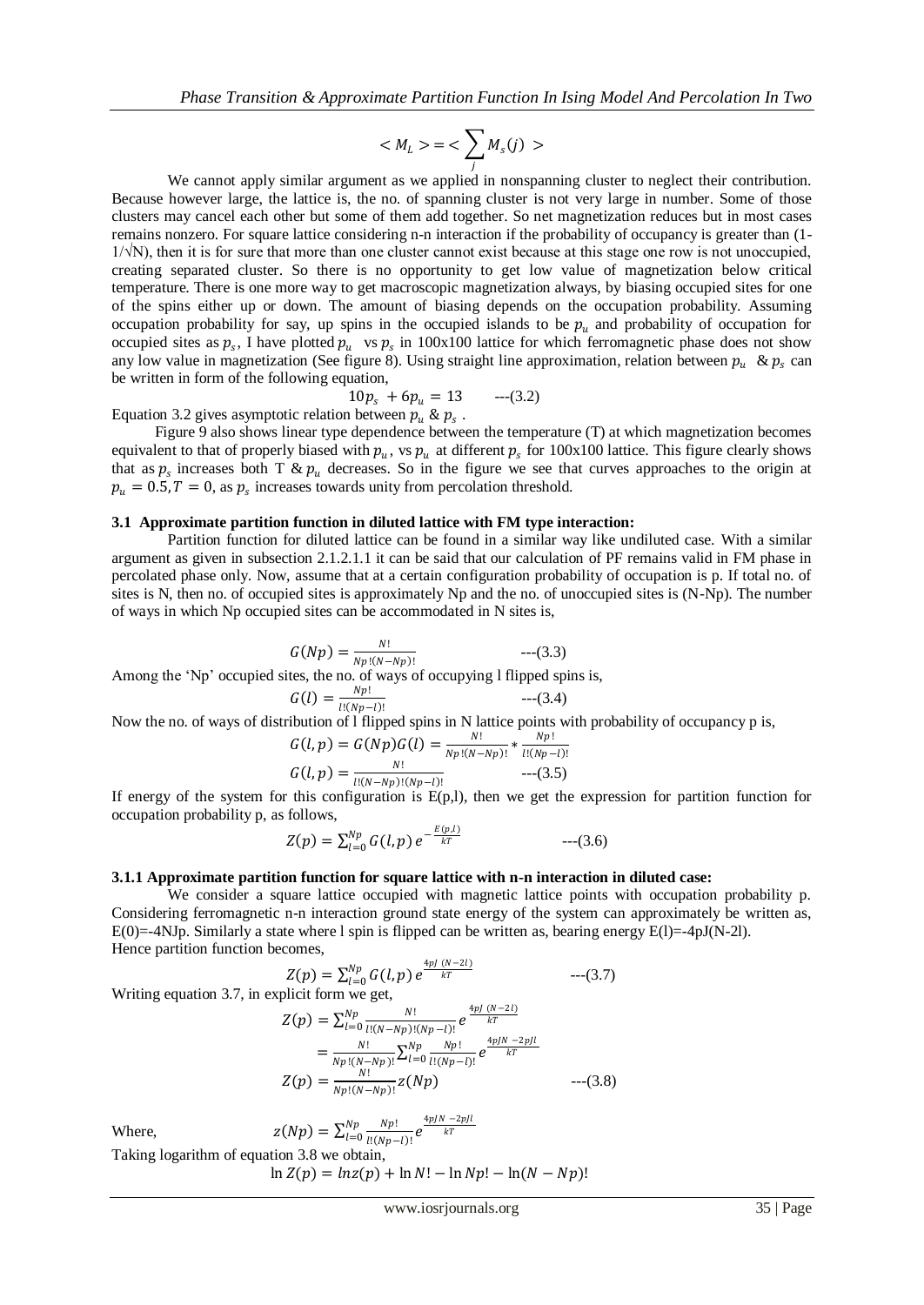$\ln(Z(p)/z(p)) = N \ln N - N - Np \ln Np + Np - \ln(N(1-p))!$  $= N \ln N - Np \ln N p - \ln(N(1-p)) - N(1-p)$ 

Now as p→ 1, the third and fourth terms in above equation can be neglected. Again as logarithmic function of a variable varies much slowly in comparison with the variable, we can write Np=N, in the logarithmic expression as  $p \rightarrow 1$ . Now above equation becomes,

$$
\ln(Z(p)/z(p)) = N \ln N - Np \ln N \n\ln(Z(p)/z(p)) = N(1-p) \ln N \n= \ln N^{N(1-p)} \nZ(p) = z(p) N^{N(1-p)} \qquad ---(3.9)
$$

At p close to unity  $Z(p)$  can be said to be equivalent to partition function for undiluted system i.e.  $Z(p=1)$  and  $z(p)$  can be said to be partition function where occupation probability p. Hence we get from equation 3.9,  $z(p)$   $\alpha$   $Z(p = 1)$   $N^{-N(1-p)}$ 

Hence, 
$$
z(p) \alpha N^{-N(1-p)}
$$
 ---(3.10)

From equation 3.10 one can study the behavior of partition function with occupation probability and total no. of sites where p is close to unity.

### **IV. Conclusion**

 In this paper phase transition behavior of spin system in Ising model is considered to be equivalent to percolation problem. Partition function is calculated for undiluted lattice using Maxwell- Boltzmann statistics. Beauty of this partition function is that the calculation does not require shape and dimension information of the lattice but it comes with a limitation of applicability range in percolated phase only. In specific cases shape and dimension of the lattice appears in the energy term present in the expression for partition function. Using simple mathematical tricks, partition function for diluted lattice is calculated. Special effort to find an expression for partition function is given because it is the key thing for calculating all the thermodynamic quantities associated with the system, such as free energy, entropy etc. Finite size effect and phase transition behavior of spins is easily understood from the nature of partition function. A new way to find critical temperature is found in the theoretical analysis. Specific examples (like one I have done for square lattice) can be taken to study phase transition behavior or measurement of any thermodynamic quantity using partition function. This can be taken as a scope for future work.



List of figures & Tables